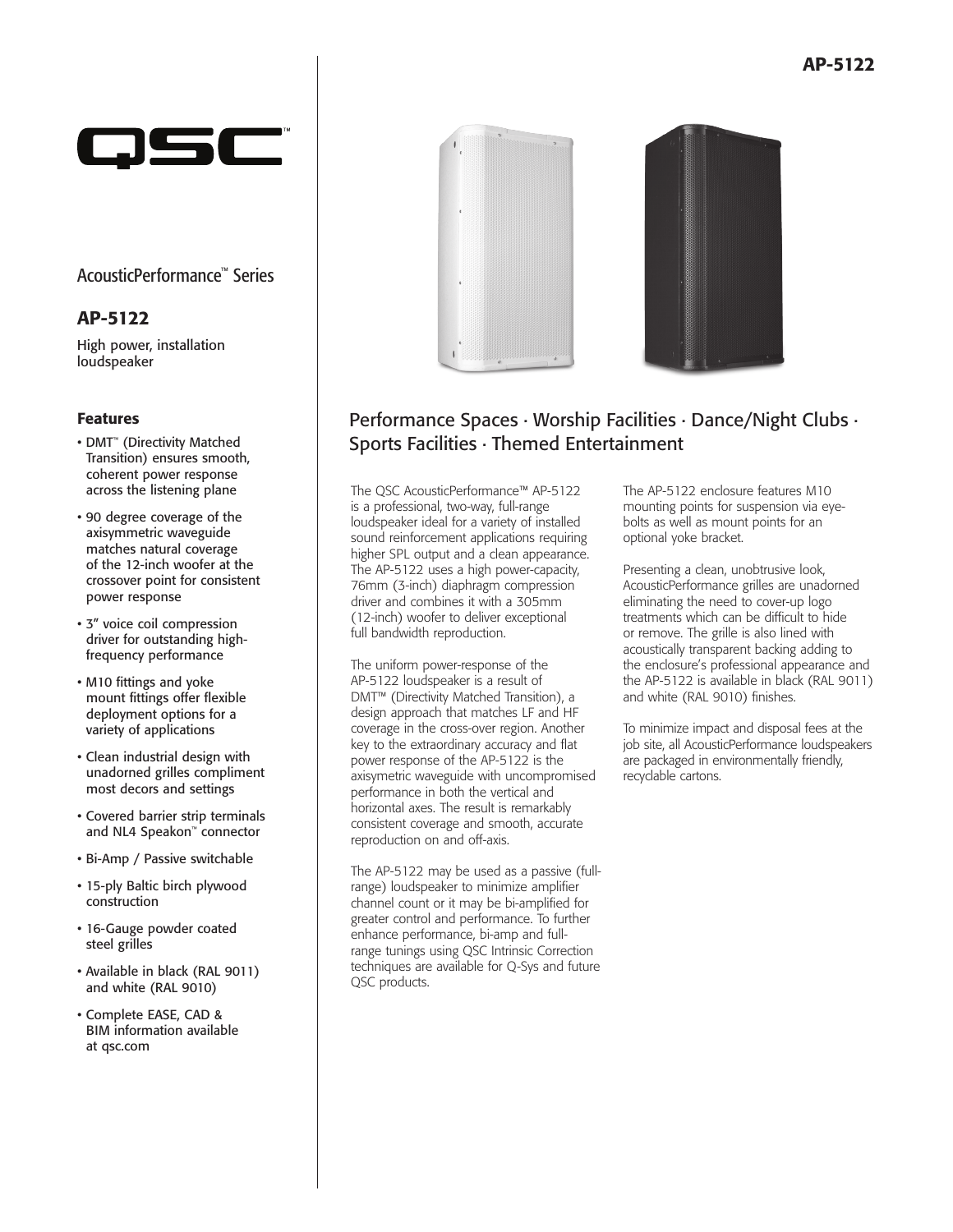



#### Specifications:

System Details

| Frequency Response (-10dB)              | 48Hz – 18kHz                                                                |
|-----------------------------------------|-----------------------------------------------------------------------------|
| Power Capacity <sup>1</sup>             | 550W / 60V continuous                                                       |
| System Sensitivity <sup>2</sup>         | 95dB, 1W@1m                                                                 |
| Coverage Angle                          | 90° Axisymmetric                                                            |
| Directivity Factor (Q)                  | 6.0                                                                         |
| Directivity Index (DI)                  | 7.8                                                                         |
| Recommended Crossover                   | 950 Hz, 48dB/octave                                                         |
| Maximum Rated SPL                       | Passive: 122dB @1m, continuous <sup>3</sup><br>128dB @1m, peak <sup>4</sup> |
| Rated Impedance                         | 8O                                                                          |
| <b>HF Transducer</b>                    | 76mm (3-inch) voice coil, compression<br>driver; 72W / 24V (2 Hrs)          |
| <b>IF Transducer</b>                    | 305mm (12in) driver with 102mm<br>(4in) VC; 550W / 60V (2 Hrs)              |
| Optional Accessories                    | AP-YM12 Yoke mount<br>M10 Kit-W                                             |
| <b>Enclosure Details</b>                |                                                                             |
| Input Connector                         | Covered Barrier Strip, NL4 connector                                        |
| <b>Enclosure Material</b>               | 15-ply Baltic birch plywood                                                 |
| <b>Attachment Points</b>                | 15x M10 threaded inserts                                                    |
| Color                                   | Black (RAL 9011), White (RAL 9010)                                          |
| Grille                                  | 16 Gauge powder coated steel                                                |
| Dimensions (HxWxD)                      | 660 mm x 381 mm x 330 mm<br>(26" x 15" x 13")                               |
| Net Weight                              | 29.5 kg (65 lb)                                                             |
| Shipping Carton Dimimensions<br>(HxWxD) | 705mm x 484mm x 435mm<br>(27.8x19x17-inches)                                |
| Shipping Weight                         | 32.6kg (72 lbs)                                                             |
| $\mathcal{L}$ $\mathcal{L}$<br>٠.       |                                                                             |

As part of QSC's ongoing commitment to product development, specifications are subject to change without notice.

<sup>1</sup> 2 hour rating using IEC60268 noise based on minimum impedance 2 Mid-band based on nominal impedance

<sup>3</sup> Calculated as the nominal sensitivity plus 10x the log of continuous rated power in volts squared divided by nominal impedance

4 Calculated as the continuous calculated max output plus 6dB



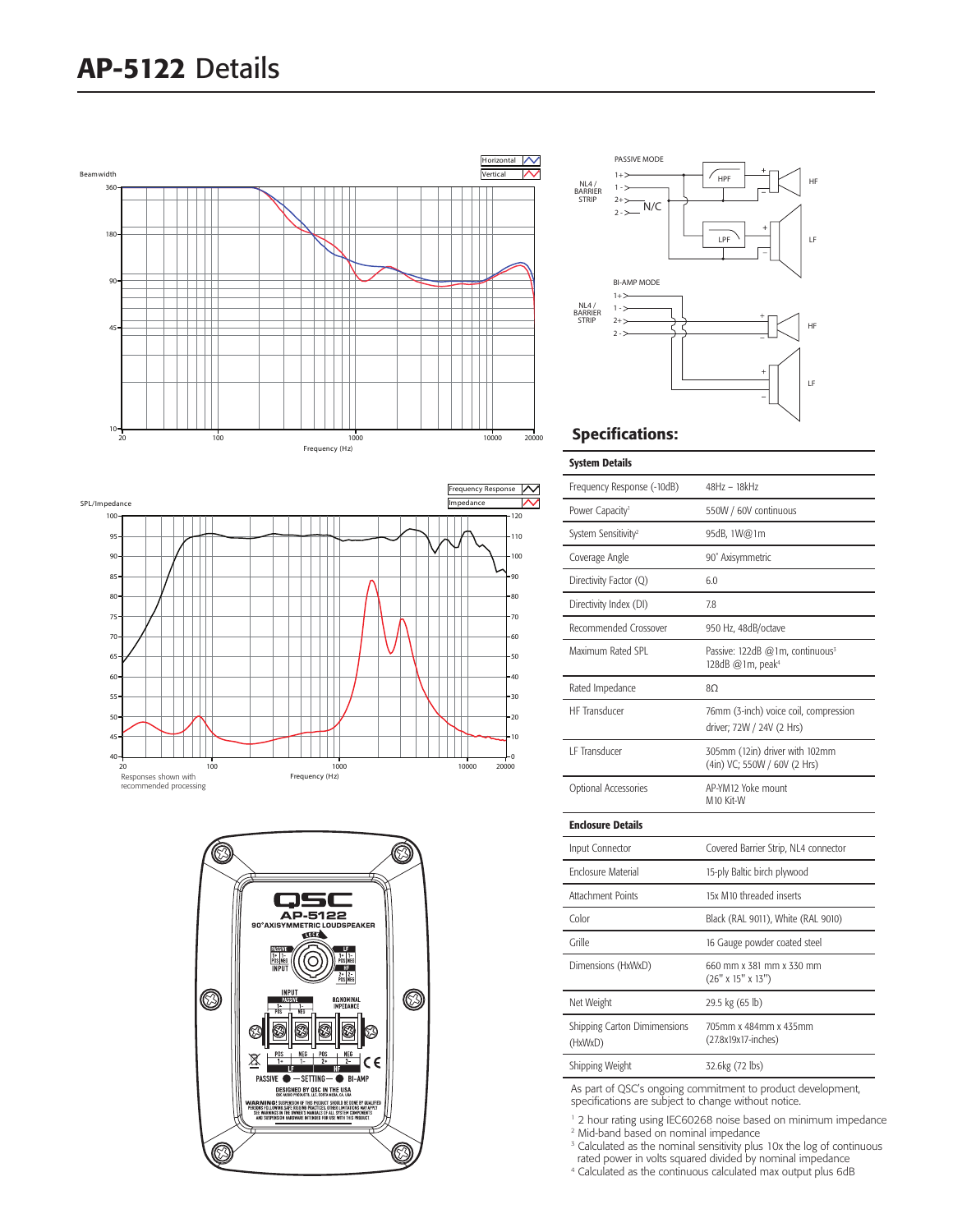







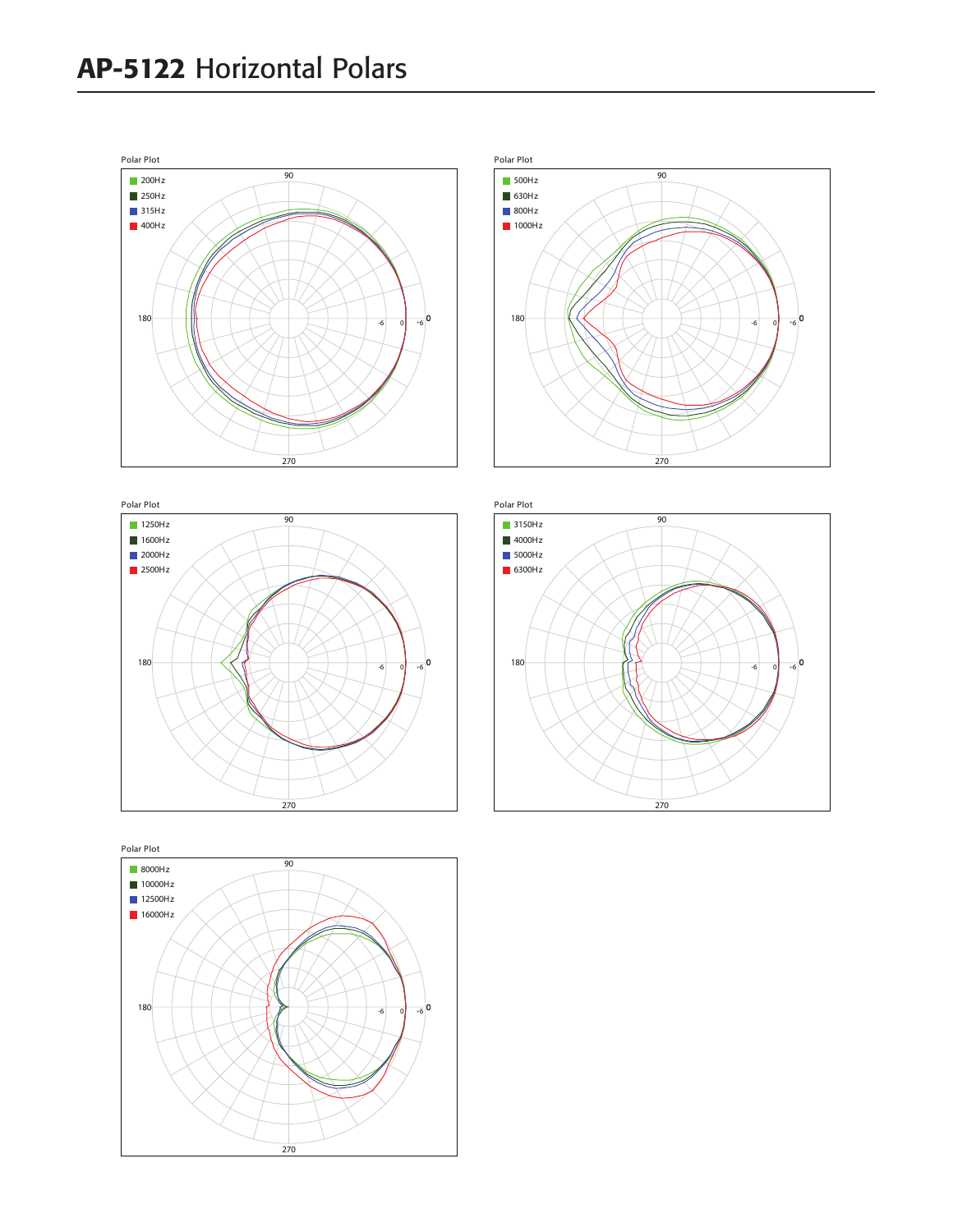